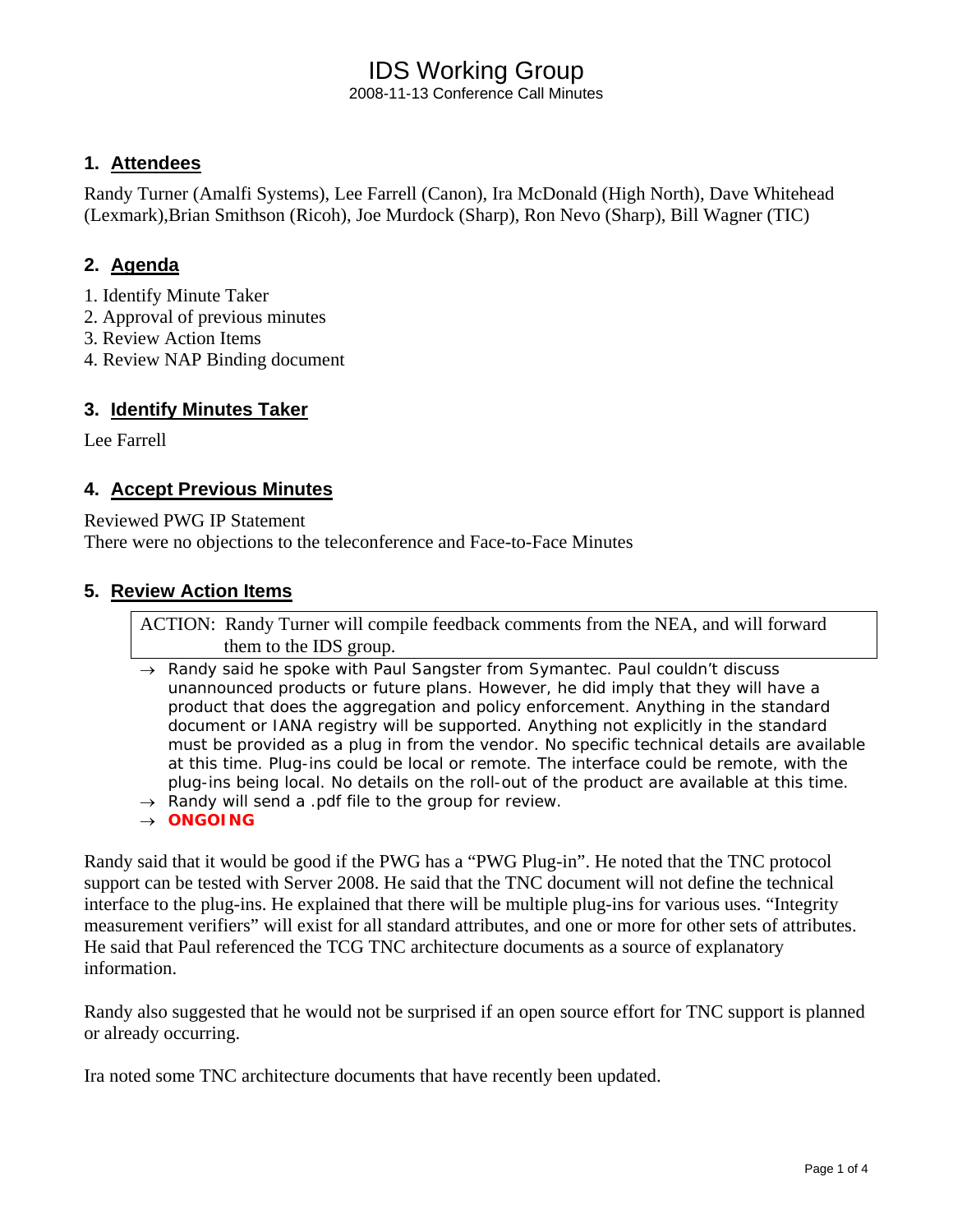2008-11-13 Conference Call Minutes

ACTION: Joe Murdock will add NAP protocol information to the SOH document and update the conformance section

→ *Joe said he would have this done by the Dec face-to-face meeting* 

→ *OPEN*  $\rightarrow$ 

ACTION: Dave will send 7 questions to Mike Fenelon and Erhan Soyer-Osman of Microsoft.

→ *Dave believes that the verbiage of NULL terminated strings is exactly what is wanted.* 

→ *It was also noted that a Microsoft document specification would be needed for developing a plug-in.* 

→ *OPEN*

 $\rightarrow$ 

→ *Questions for Microsoft:* 

 *1. The NAP spec states UTF-8 string encoding and TLV elements. There is also a statement about strings being NULL terminated. We believe the NULL terminator was inadvertently added since it is not required for TLV elements. That is, do we really need NULL termination?* 

 *2. Is it Microsoft's current and future desire/intent/direction for strings to be UTF-8 encoded?* 

 *3. Is Microsoft planning any type of interoperability between NAP and Network Endpoint Assessment (NEA) from the TNC? Maybe a gateway?* 

 *4. What happens when a device passes assessment under one mechanism but then is challenged again? For example, first over 802.1x to attach and then DHCP to receive an address. Do we need to start the assessment again from scratch or is there a shortcut?* 

 *5. It looks like most, if not all, of the evaluation attributes will be extensions to NAP. The only NAP attribute that may be applicable is the Product Name. Is it appropriate for the PWG to use Product Name or should we define all our attributes as extensions?* 

 *6. How can we get the extended PWG attributes to be recognized by the Microsoft validator/assessor? Is this a plug-in supplied by a third party? If this is an industry supported solution, would Microsoft be willing to supply any required plug-in? If not, then where can we get the required specification that would explain how to write a plugin independently?*

 *7. Just to make sure we understand it, the PWG members would really like someone familiar with NAP to profile how it would operate with print devices. Would this be possible?* 

#### **6. Review NAP Binding Document**

Has the NAP Binding document been updated and posted? Ron Bergman had done some updates after the October face-to-face meeting. Brian (the new Editor) said that he has not yet accomplished the remaining identified changes. He confirmed that the major changes were to be some significant deletion of text, with introduction of references to external documents.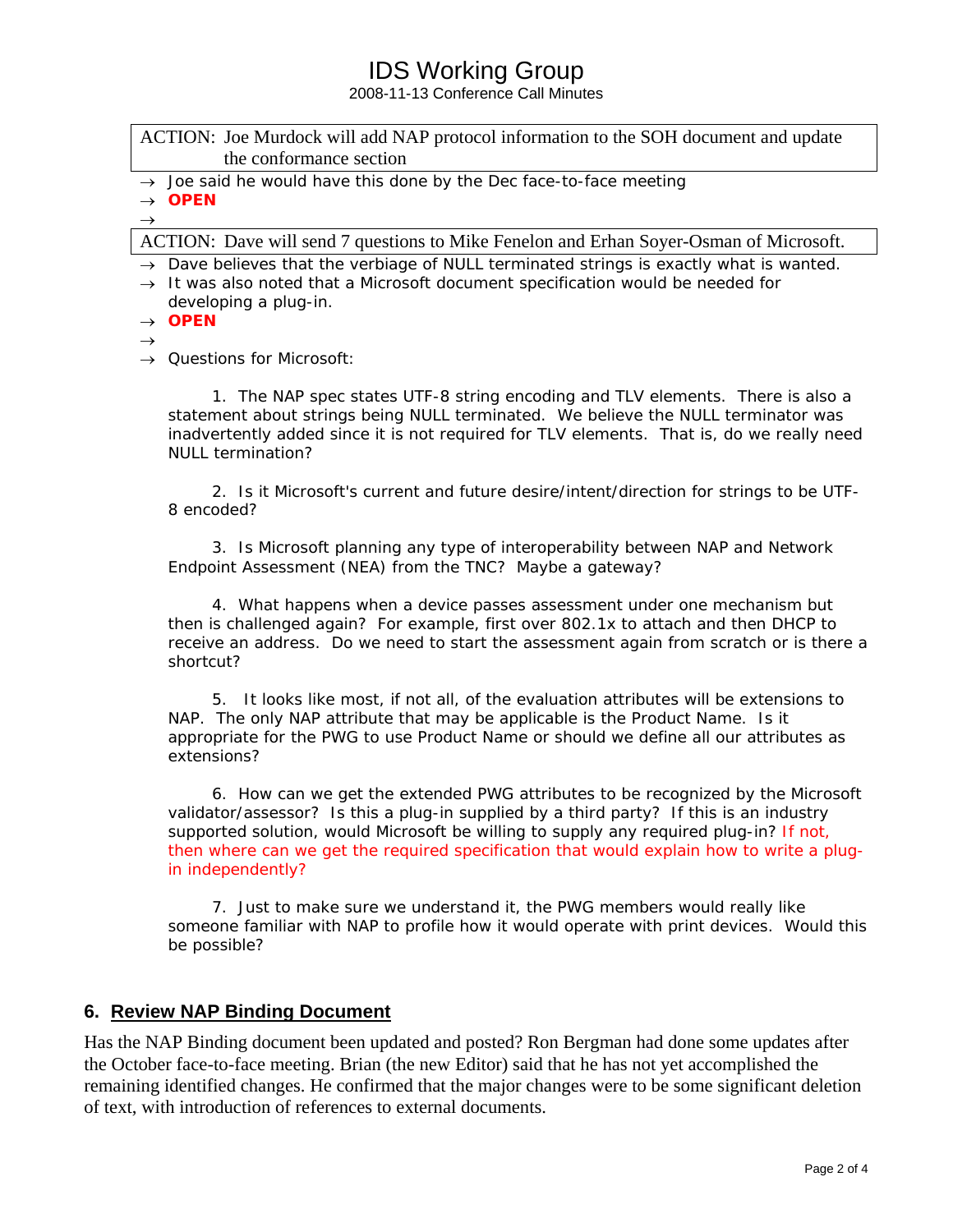2008-11-13 Conference Call Minutes

Dave reviewed the Oct 23 draft. It was suggested that Section 4.2.2 and 4.2.3 should use references, rather than listing the actual values, because these might change in the future.

It was also noted that the titles of sections should not include "(Type = xxx, Length = yyy)"

As stated in the Minutes from the October face-to-face meeting,

"It was agreed that the definitions of each attribute mentioned in the binding specification(s) could be modified to reference the attribute definition in the Attributes specification. It was also suggested that the content in the binding document could then be presented in a table format for easier reading."

ACTION: Brian Smithson will update and re-write the Network Access Protection Protocol Binding document, taking into account the comments from the October meeting and the comments that Dave Whitehead has posted.

Dave's comments:

```
 Lots of references to "null terminated UTF-8 string" Need to know 
if we need "null terminated" 
Pg. 7, 4.2.2 
       Add Compliance result codes (???) 
Pg. 7, SMI 
       Bit 24-31 should be set to 0. 
Pg. 8, 4.5.3 
       Length = 3 octets, but 32-bit value. 
Pg.8, 4.5.4 
       Only blocked or only open, but don't mix them. 
Pg 8, 4.5.5 
       Add references to Attributes document. 
Pg. 9, Bits 8 through 32 
       Bits are 0-31 
Pg. 10, 4.6.8 
       Need to add CorrelationID 
Pg. 11, 4.6.15 
       Specify the length is in bits. 
Pg. 12, table 
       Renumber Code and rename it Sub-Type Code
```
### **7. NEA Binding Document**

The group still needs an Editor for this document.